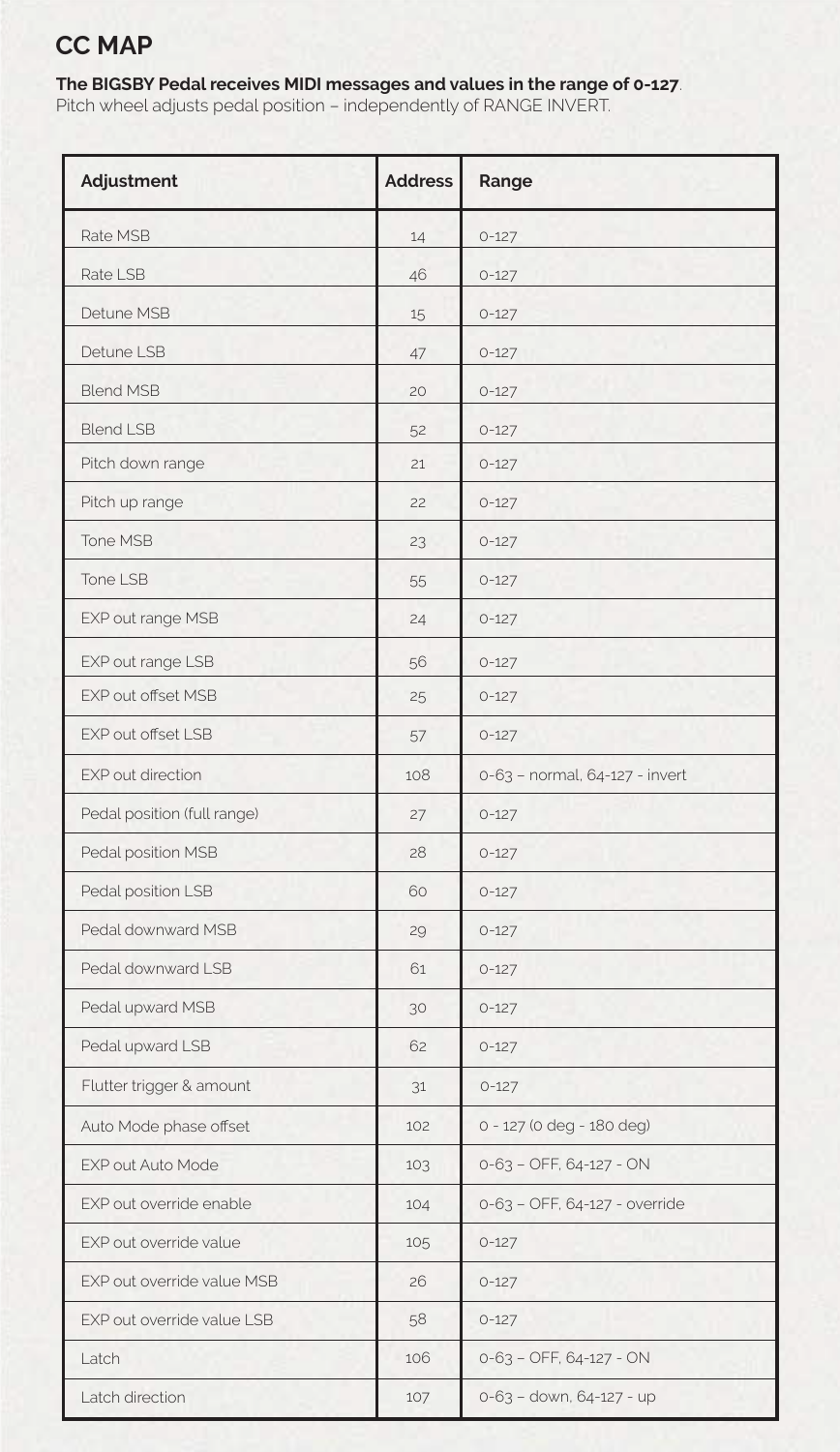## **PC MAP**

| Adjustment                             | Program number |
|----------------------------------------|----------------|
| Load preset slot 1                     | $\mathbf{1}$   |
| Load preset slot 2                     | $\overline{c}$ |
| Load preset slot 3                     | 3              |
| Load preset slot 4                     | 4              |
| Load preset slot 5                     | 5              |
| Load preset slot 6                     | 6              |
| Load preset slot 7                     | 7              |
| Load preset slot 8                     | 8              |
| Load preset slot 9                     | 9              |
| Load preset slot 10                    | 10             |
| Save preset slot 1                     | 11             |
| Save preset slot 2                     | 12             |
| Save preset slot 3                     | 13             |
| Save preset slot 4                     | 14             |
| Save preset slot 5                     | 15             |
| Save preset slot 6                     | 16             |
| Save preset slot 7                     | 17             |
| Save preset slot 8                     | 18             |
| Save preset slot 9                     | 19             |
| Save preset slot 10                    | 20             |
| Return to knob values                  | 21             |
| Pitch range up and down 0 semitone     | 24             |
| Pitch range up and down sixteenth tone | 25             |
| Pitch range up and down eighth tone    | 26             |
| Pitch range up and down quarter tone   | 27             |
| Pitch range up and down 1 semitone     | 28             |
| Pitch range up and down 2 semitone     | 29             |
| Pitch range up and down 3 semitone     | 30             |
| Pitch range up and down 4 semitone     | 31             |
| Pitch range up and down 5 semitone     | 32             |
| Pitch range up and down 6 semitone     | 33             |
| Pitch range up and down 7 semitone     | 34             |
| Pitch range up and down 8 semitone     | 35             |
| Pitch range up and down 9 semitone     | 36             |
| Pitch range up and down 10 semitone    | 37             |
| Pitch range up and down 11 semitone    | 38             |
| Pitch range up and down 12 semitone    | 39             |
| Pitch range down 0 semitone            | 40             |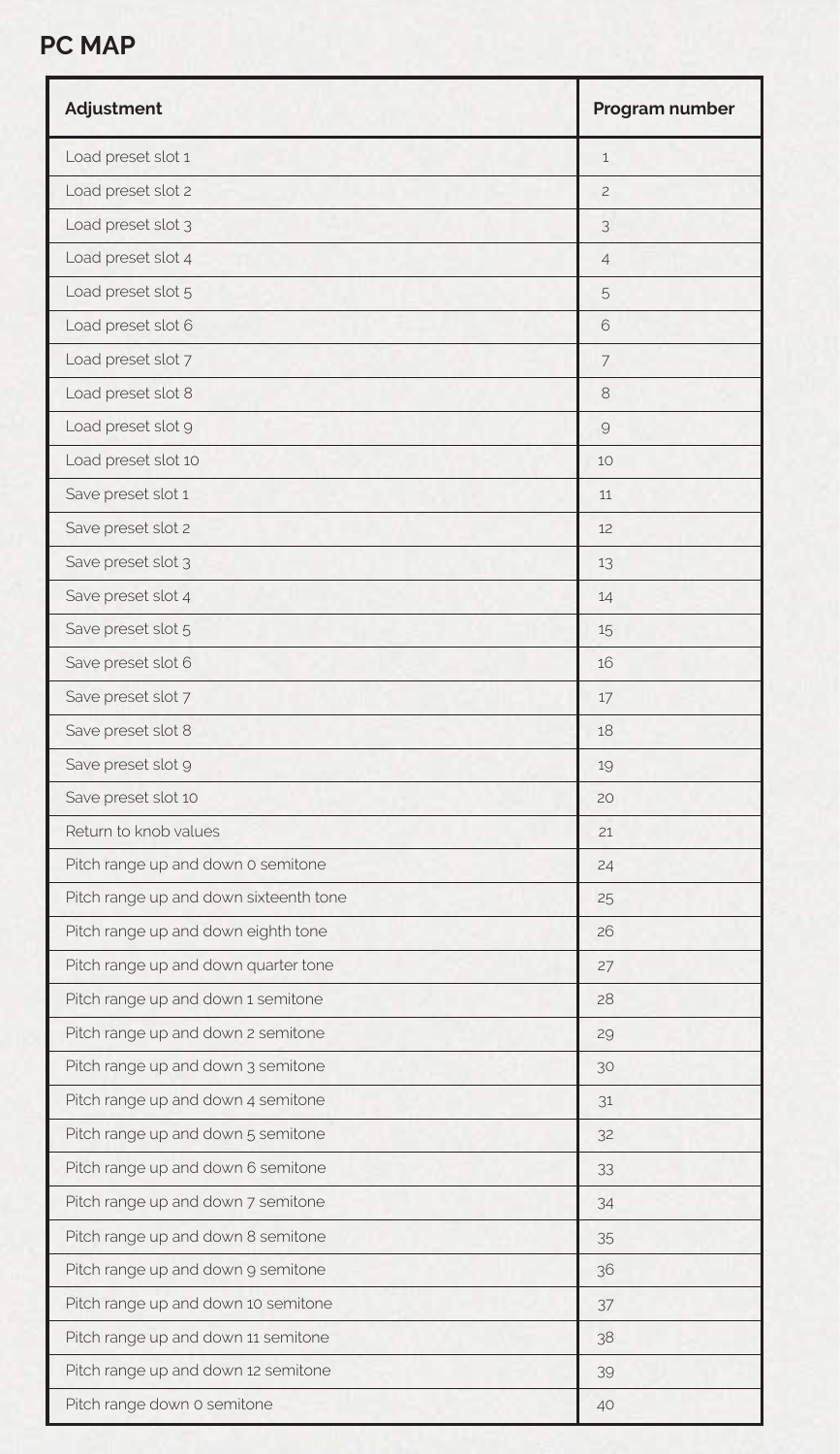## **PC MAP ctd.**

| Adjustment                        | Program number |
|-----------------------------------|----------------|
| Pitch range down sixteenth tone   | 41             |
| Pitch range down eighth tone      | 42             |
| Pitch range down quarter tone     | 43             |
| Pitch range down 1 semitone       | 44             |
| Pitch range down 2 semitone       | 45             |
| Pitch range down 3 semitone       | 46             |
| Pitch range down 4 semitone       | 47             |
| Pitch range down 5 semitone       | 48             |
| Pitch range down 6 semitone       | 49             |
| Pitch range down 7 semitone       | 50             |
| Pitch range down 8 semitone       | 51             |
| Pitch range down 9 semitone       | 52             |
| Pitch range down 10 semitone      | 53             |
| Pitch range down 11 semitone      | 54             |
| Pitch range down 12 semitone      | 55             |
| Pitch range up 0 semitone         | 56             |
| Pitch range up sixteenth tone     | 57             |
| Pitch range up eighth tone        | 58             |
| Pitch range up quarter tone       | 59             |
| Pitch range up 1 semitone         | 60             |
| Pitch range up 2 semitone         | 61             |
| Pitch range up 3 semitone         | 62             |
| Pitch range up 4 semitone         | 63             |
| Pitch range up 5 semitone         | 64             |
| Pitch range up 6 semitone         | 65             |
| Pitch range up 7 semitone         | 66             |
| Pitch range up 8 semitone         | 67             |
| Pitch range up 9 semitone         | 68             |
| Pitch range up 10 semitone        | 69             |
| Pitch range up 11 semitone        | 70             |
| Pitch range up 12 semitone        | 71             |
| Range invert ON                   | 72             |
| Range invert OFF                  | 73             |
| Range invert toggle               | 74             |
| EXP out invert ON                 | 75             |
| EXP out invert OFF                | 76             |
| EXP out invert toggle             | 77             |
| EXP out modulated ON (Auto Mode)  | 78             |
| EXP out modulated OFF (Auto Mode) | 79             |